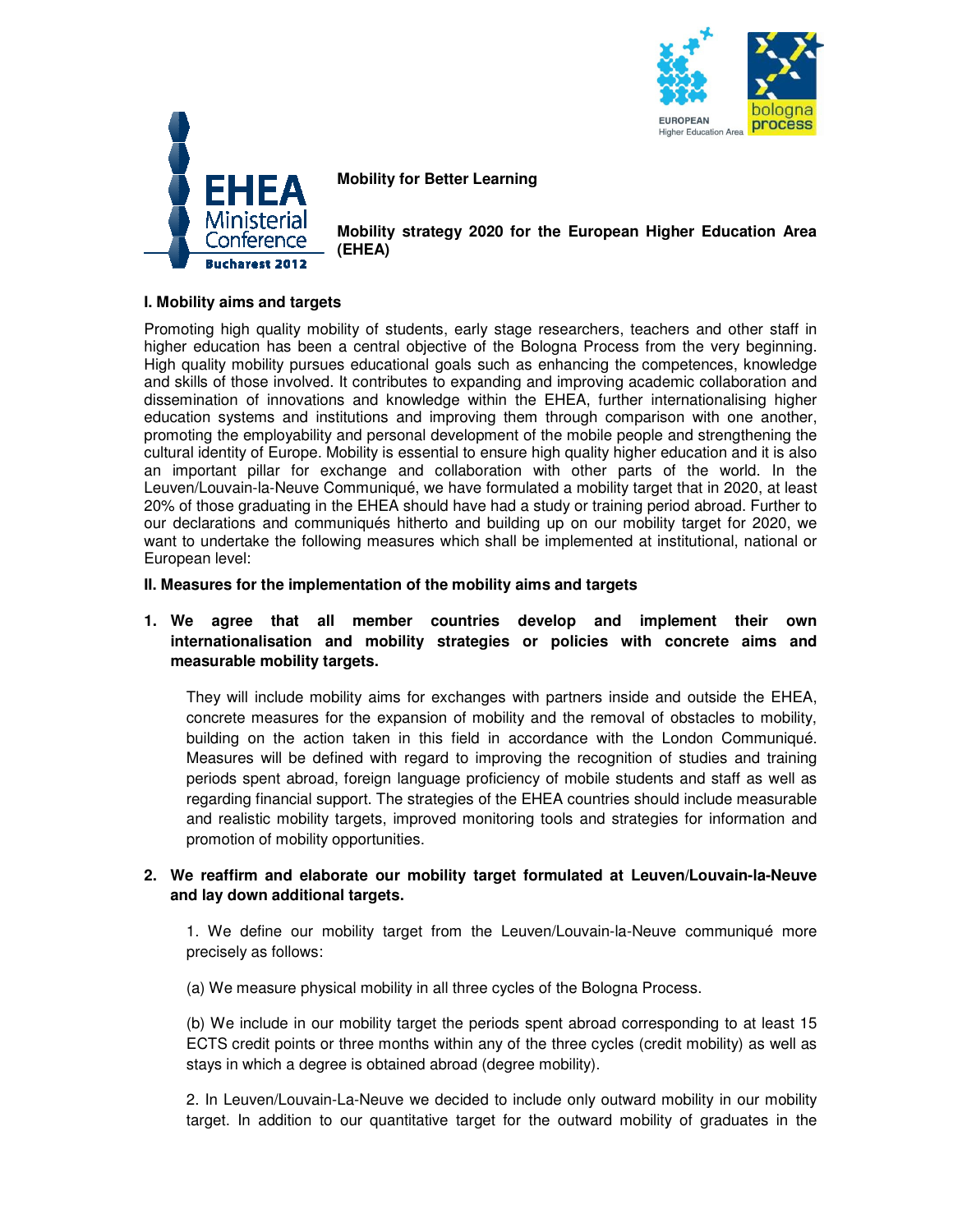EHEA, we now also want to draw attention to mobility into the EHEA such as the number of students enrolled in the EHEA who have obtained their prior qualification outside the EHEA as one possible indicator of its international attractiveness. We invite the European Commission (in particular Eurostat with the collaboration of the European Statistical System and its partners in international organisations) to collect corresponding data so that we can assess the progress in achieving the target for outward mobility and establish a reliable data basis regarding inward mobility with the possible aim of defining a target in 2015.

3. Therefore, in support of the specified indicators, we invite the European Commission (Eurostat) to develop and provide data:

(a) On degree and credit mobility to and from countries outside the EHEA.

(b) On the various mobility types (degree and credit mobility), in addition also short-term mobility corresponding to less than 15 ECTS credit points or three months.

In addition and where applicable, EHEA countries in co-operation with the European Commission and Eurostudent to develop and provide data:

(c) On mobility of early stage researchers, teachers, and staff in higher education.

(d) On the social dimension of mobility.

# **3. We strive for open higher education systems and better balanced mobility in the EHEA.**

Our demand for more balanced mobility is directed particularly at degree mobility since it can have a sustained effect on the host and home countries, can facilitate capacity building and cooperation and may lead to brain gain on the one side and to brain drain on the other. Efforts made by governments as well as higher education institutions confronted with high levels of incoming degree and credit mobility deserve our acknowledgement and attention in order to strengthen the EHEA.

Joint study programmes, multilateral summer schools and regional forms of higher education collaboration are promising instruments to support a better balance in mobility flows. The return of graduates to their home countries can be supported through the creation of attractive working conditions and specific incentive systems (e.g. return grants).

In order to be able to better evaluate the development of degree mobility in the EHEA and react in good time to possible negative consequences for certain countries and regions, we intend in future to analyse the mobility flows systematically and regularly.

If the findings show greater imbalances over longer periods of time, the governments concerned should jointly investigate the causes, consider carefully the advantages and disadvantages of the specific imbalance and seek solutions if deemed necessary. Dealing with the matter multilaterally might also be considered.

# **4. We encourage the member countries to strive for more and better balanced mobility of the EHEA with countries outside the EHEA.**

In each of our countries, we commit to intensifying structural collaboration with developing and emerging countries and using appropriate measures to motivate more Europeans, in particular, to study, teach and research in these countries. At the same time, in order to become more attractive for students, early stage researchers, teachers and other staff from non-EHEA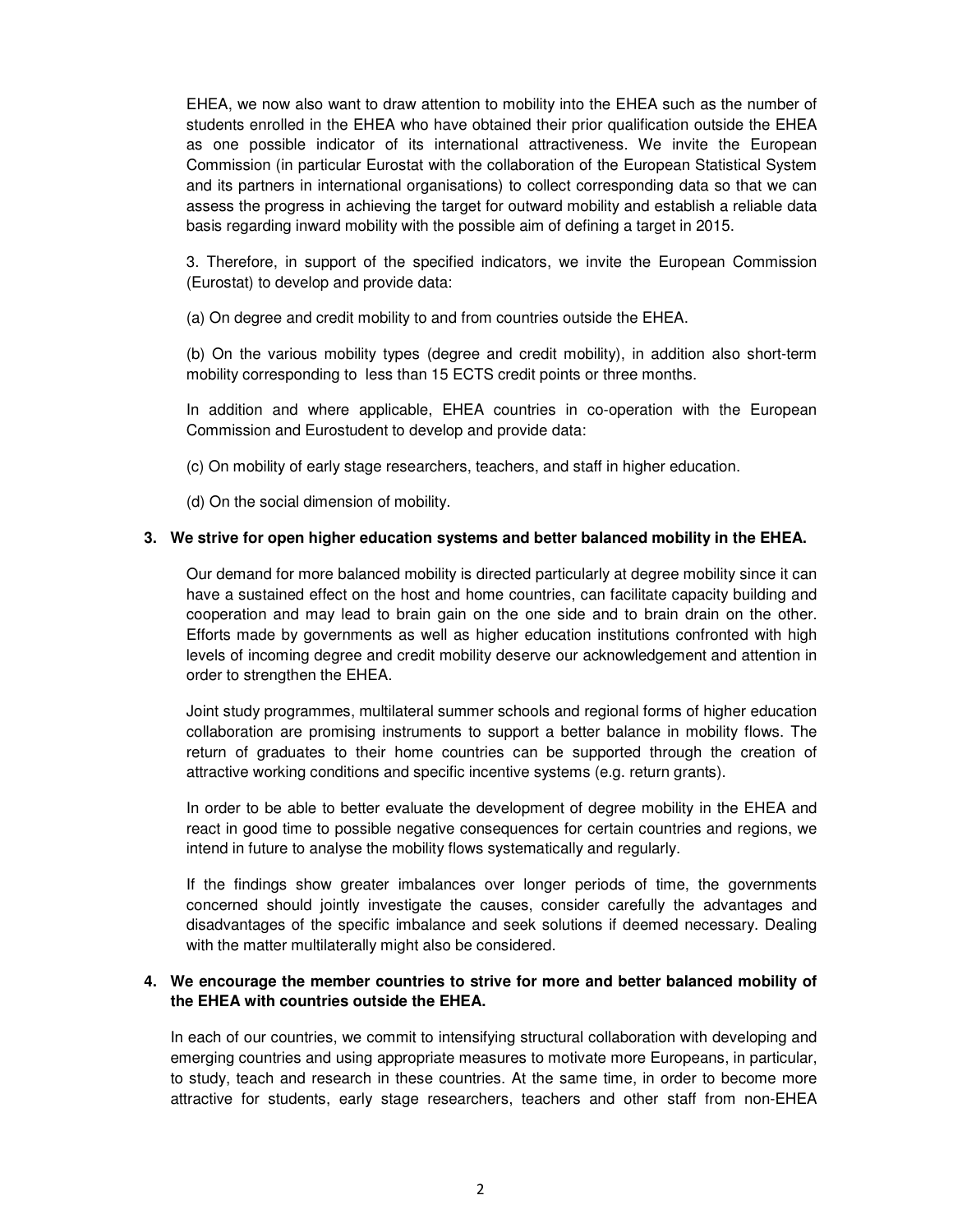countries, we call on the EHEA countries to develop new study programmes and better promote programmes and other incentives for mobility periods in the EHEA.

## **5. We shall take measures to dismantle existing obstacles to mobility.**

While increasing the motivation of students, early stage researchers, teachers and other staff to be mobile is of paramount importance for the success of any mobility measures, there is still a series of obstacles on different levels which impact on the substantial expansion of mobility inside and outside the EHEA. In order to reduce them, we intend to take the following measures:

- (1) As far as possible, to expand mobility funding and to enable a wide-reaching portability of grants, loans and scholarships provided by our countries as well as to further improve the exchange of information regarding the portability of national grants and loans across the EHEA to reach the mobility targets agreed upon in the EHEA.
- (2) To work with higher education institutions to increase the quality and relevance of mobility periods, ensuring that they contribute to high academic standards, to the employability as well as the linguistic and intercultural competence of graduates and to the excellence of academic staff.
- (3) We request that the European Union secures adequate mobility funding with appropriate funding through its education programmes. We acknowledge mobility funding by national, regional and private sources and commit to furthering co-funding.<sup>1</sup>
- (4) We will ensure that the principles of the Lisbon Recognition Convention are taken up in national legislation and that recognition of qualifications or credits obtained elsewhere is guided by an open minded and positive approach.
- (5) We will identify in our countries problems, e.g. in relation to issuing visas, residence and work permits in the higher education field, and we will take measures accordingly to make mobility easier. The work of the European Commission to monitor progress in removing the obstacles on the framework conditions for learning mobility can serve as a model.
- (6) We welcome the work of the European Commission as well as of national supplementary pension providers on further promoting ideas and concepts to overcome the mobility obstacles linked to the national supplementary pension systems as far as the mobility of staff in higher education is concerned.
- (7) We will give extra attention and opportunities to under-represented groups to be mobile and recognise the importance of adequate student support services to this end.
- (8) As a prerequisite for mobility and internationalisation, we support the teaching of foreign languages at all levels, starting from primary education. We also strongly support the improvement of the language capabilities of teachers.

# **6. We will use quality assurance and transparency tools for promoting high quality mobility inside and outside the EHEA.**

 $\overline{a}$ 

 $<sup>1</sup>$  Without prejudice to the budget.</sup>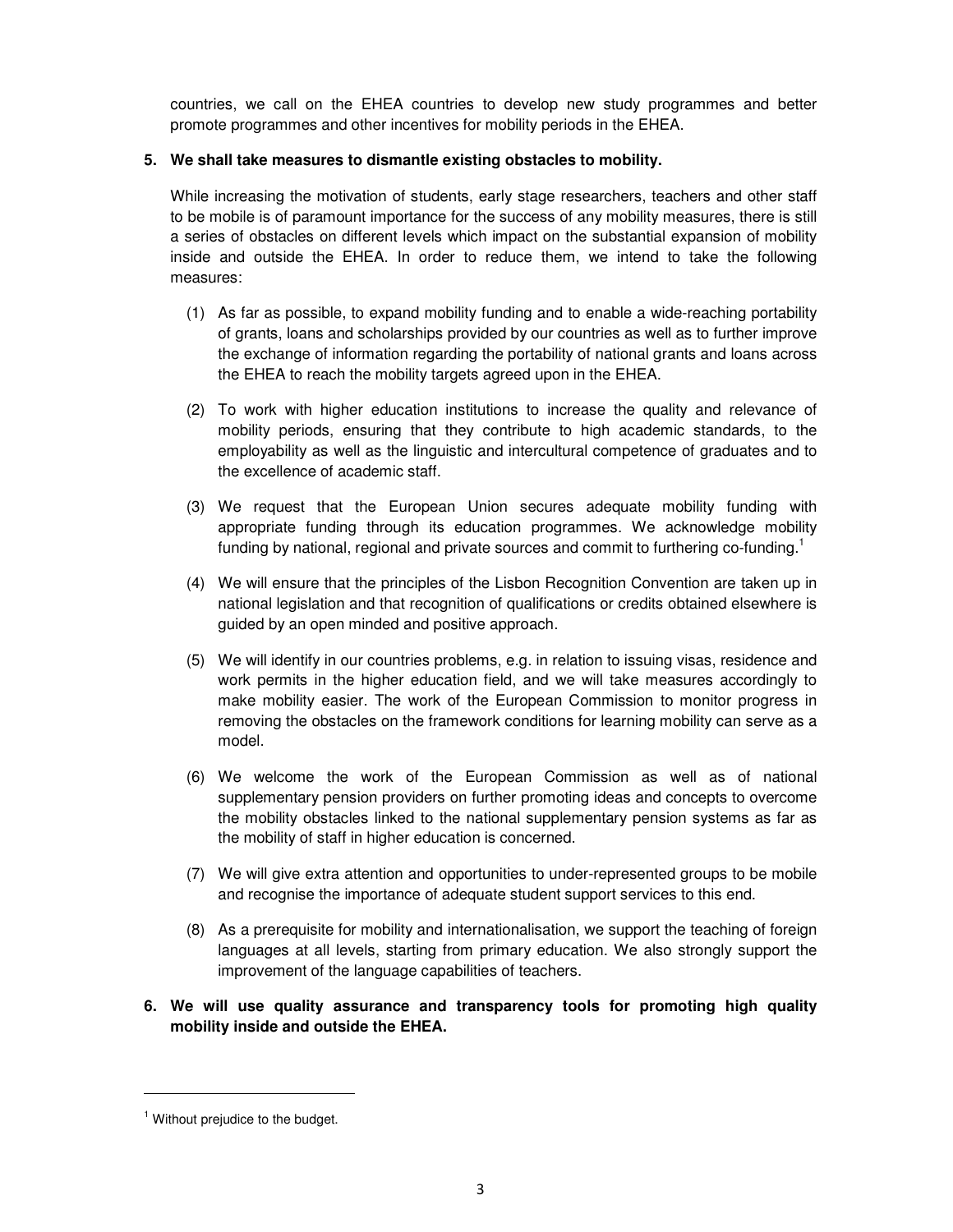Transparency of structures and instruments and mutual trust in the higher education systems of all the EHEA countries are at the core of the EHEA and a necessary prerequisite for mobility. We further encourage the application of the qualifications framework for the EHEA, of the ECTS and of the Diploma Supplement and intend to strengthen the European Quality Assurance Register (EQAR) by using the register better as a reference instrument especially by deploying the quality assurance agencies listed in it consistently in the respective member countries.

Furthermore, in accrediting or recognising study programmes we must pay even greater attention to ensuring that the professional perspectives opened up by a study programme are clearly set out. We aim to facilitate the alignment of EU legislation on professional qualifications with the EHEA (e.g. reference to learning outcomes, promoting even greater comparability in the use of ECTS as the basis for such recognition). We request the Bologna Follow-Up Group (BFUG) to engage in a dialogue with the European Commission and the national authorities responsible for professional qualifications in order to establish effective cooperation to this end. In addition, we ask the BFUG to explore the feasibility of entrusting agencies registered in the EQAR with the assessment of the conformity of regulated qualifications.

We also seek dialogue with other parts of the world and suggest more intensive collaboration in the field of quality assurance with regions outside Europe. We call on the networks active in this field to investigate the possibility of establishing greater transparency and better reciprocal understanding of already existing quality assurance procedures with countries or regions outside Europe. Worldwide collaboration in quality assurance can also be intensified by more quality assurance agencies from outside Europe being included in the EQAR on the basis of the European Standards and Guidelines for Quality Assurance (ESG).

# **7. In the spirit of enhancing mobility, we advocate that countries pass on the flexibilities of the Bologna framework to the higher education institutions and restrict the state regulation of study courses to a minimum**

We want to leave our higher education institutions the greatest possible room for manoeuvre within the framework which we have created with the EHEA so that they can intensify their cooperation and set up joint programmes more easily. National rules should not be a barrier for individual mobility and university cooperation. Therefore we will avoid rigid regulations and allow more flexibility. We will support the joint efforts of competent authorities and quality assurance agencies to create external quality assurance processes that minimize the bureaucratic burden on joint programmes. Single accreditation procedures that substitute the different national accreditation procedures should fit the different national purposes of all partners.

### **8. We want to increase mobility through improved information about study programmes.**

Within our respective national systems, we undertake to shorten response times for international applications, to set up or improve a national website providing information about the study programmes of its higher education institutions as well as the existing professional student support structures, and link it to a common website that is attractive and highly visible for students. Furthermore, we mandate the BFUG to conduct a needs analysis amongst students and higher education institutions, to take stock of and to map existing admission systems, to collect examples of good practice and to explore

• the potential of using common standards for the description of study programmes,